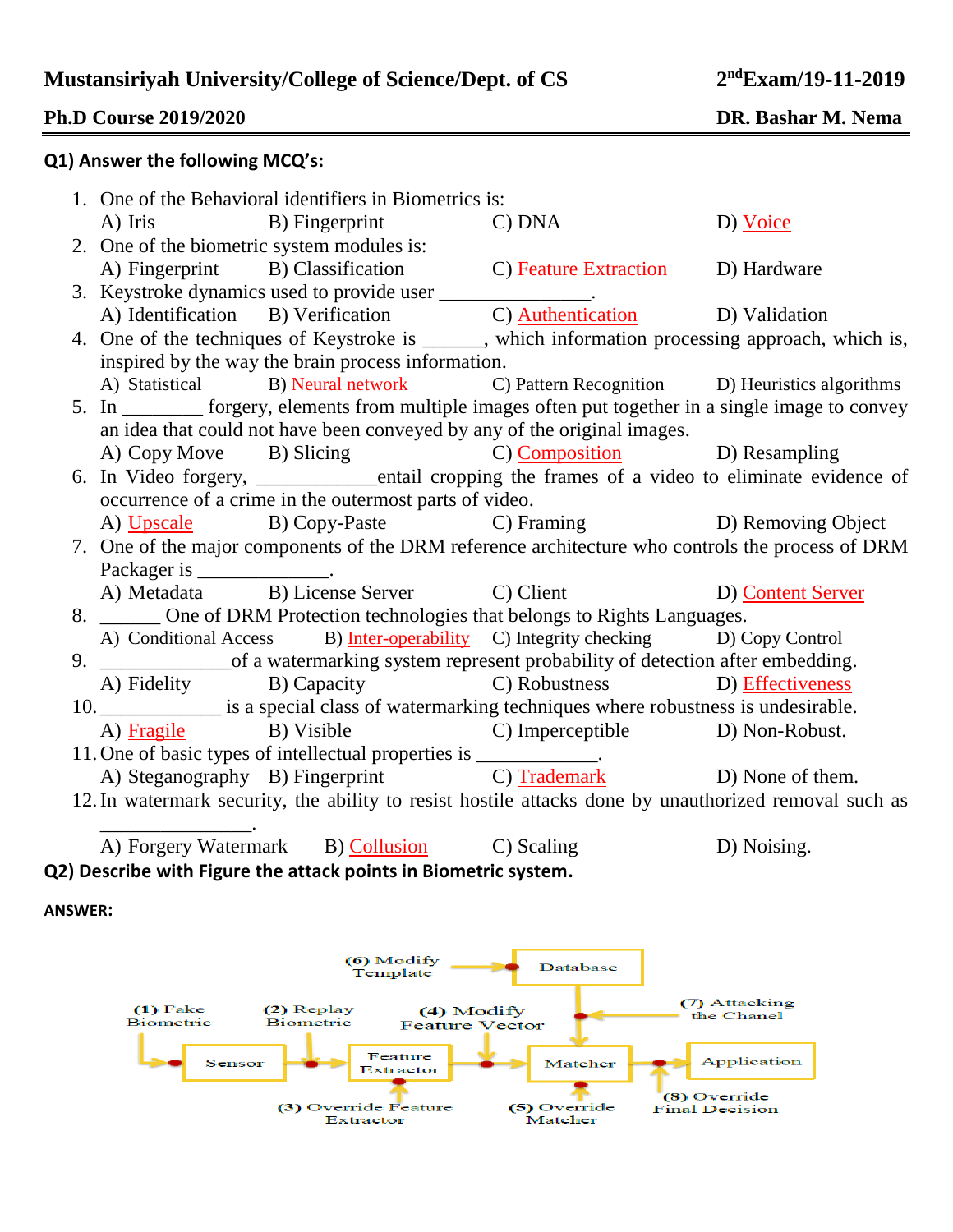#### **10.1 Fake Biometric**

In this type of attack a fake biometric such as a fake finger or image of the face is presented at the sensor.

#### **10.2 Replay Biometric**

Biometric Signals In this mode of attack a recorded signal is replayed to the system bypassing to the sensor.

#### **10.3 Override Feature Extractor**

The feature extractor is forced to produce feature sets chosen by the attacker, instead of the actual values generated from the data obtained from the sensor.

### **10.4 Modify Feature Vector**

The features extracted using the data obtained from the sensor is replaced with a different fraudulent feature set.

### **10.5 Override Matcher**

The matcher component is attacked to produce pre-selected match scores regardless of the input feature set.

### **10.6 Modify Template**

Modifying one or more templates in the database, which could result either in authorizing a fraud or denying service to the person, associated with the corrupted template.

# Q3) General process for Keystroke based authentication methods require many stages. Describe using Figure only these stages?

### **ANSWER:**

**Enrollment Phase**